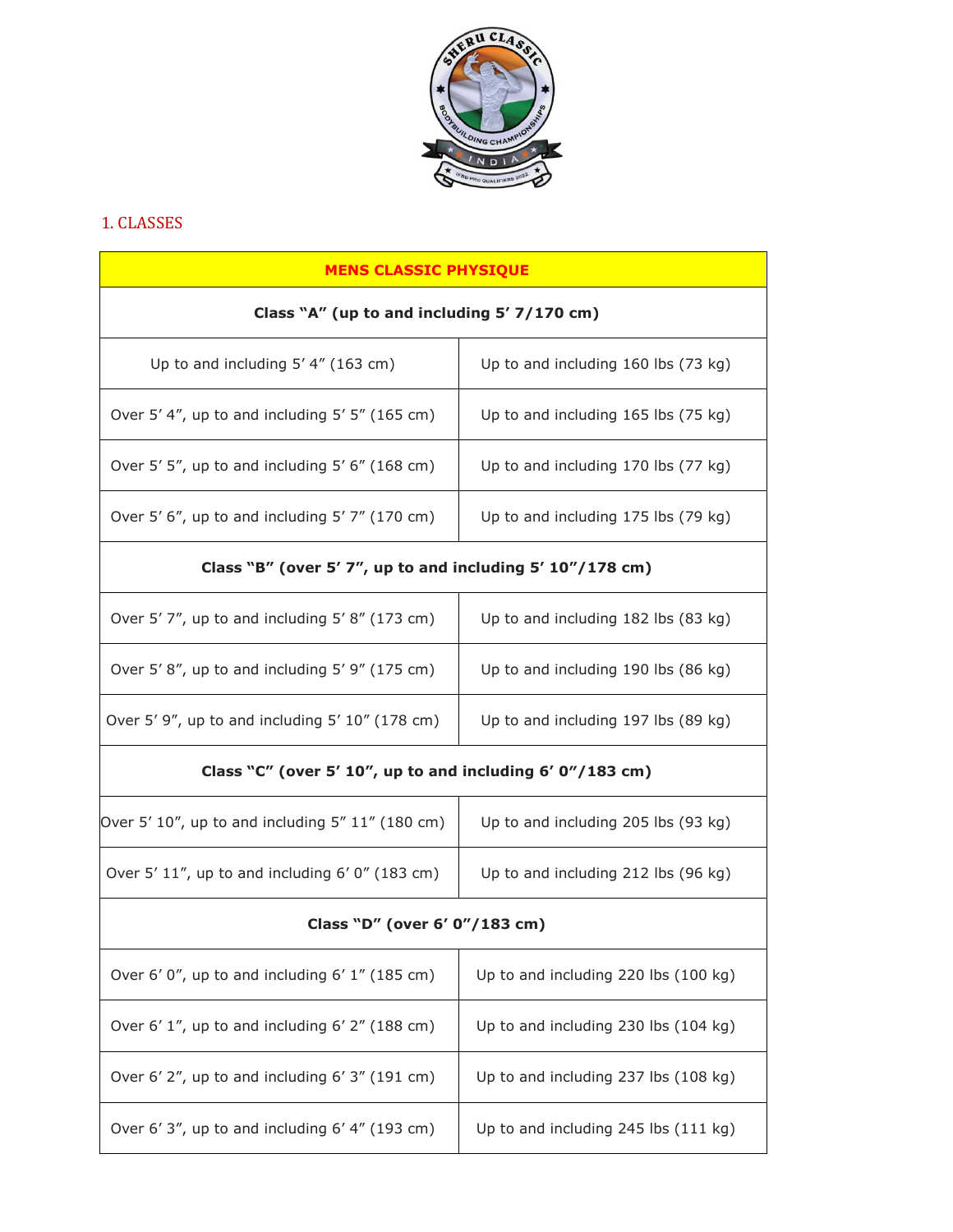

| Over 6'4", up to and including 6'5" (196 cm)   | Up to and including 252 lbs (114 kg) |
|------------------------------------------------|--------------------------------------|
| Over 6' 5", up to and including 6' 6" (198 cm) | Up to and including 260 lbs (118 kg) |
| Over 6' 6", up to and including 6' 7" (201 cm) | Up to and including 267 lbs (121 kg) |
| Over 6' 7" (201 cm)                            | Up to and including 275 lbs (125 kg) |
|                                                |                                      |

## 2. ATTIRE

Competitors are required to wear posing shorts (see image below). Board shorts or bodybuilding posing trunks are prohibited. Competitors are required to wear the same type of cut and all shorts that are worn in competition must be **black** Please visit this link for more information on Classic Physique posing

attire [http://www.ifbbpro.com/news/classic-physique-announcement/.](http://www.ifbbpro.com/news/classic-physique-announcement/)

### 3. MUSIC

1. Posing music must be on a CD or USB stick.

2. Posing music must be the only music on the CD or USB stick.

3. Posing music must not contain vulgar lyrics. Competitors using music containing vulgar lyrics will be disqualified.

### 4. ONSTAGE

1. During the Judging, competitors shall not wear jewelry except for a wedding band.

- 2. Prescription eyewear (except sun glasses) is permitted.
- 3. The following is prohibited while onstage:
	- $\triangleright$  Props
	- $\triangleright$  Chewing gum
	- $\triangleright$  "Moon Pose" (any competitor performing this pose will be disqualified)
	- $\triangleright$  Lying on the stage.
	- $\triangleright$  Bumping and shoving (the first and second person involved will be disqualified)

4. Competitor numbers must be worn on the left side of the posing suit duringthe Judging and Finals.

### 5. FORMAT

#### JUDGING

#### Presentation

1. Each competitor proceeds to center-stage individually in numerical order and

automatically performs the mandatory poses. No signal from the Head Judge is required. 2. Each competitor has a maximum of 60 seconds to perform the poses. A warning will be

given when 10 seconds remain.

3. Competitors are not required to use the full 60 seconds.

4. The mandatory poses are: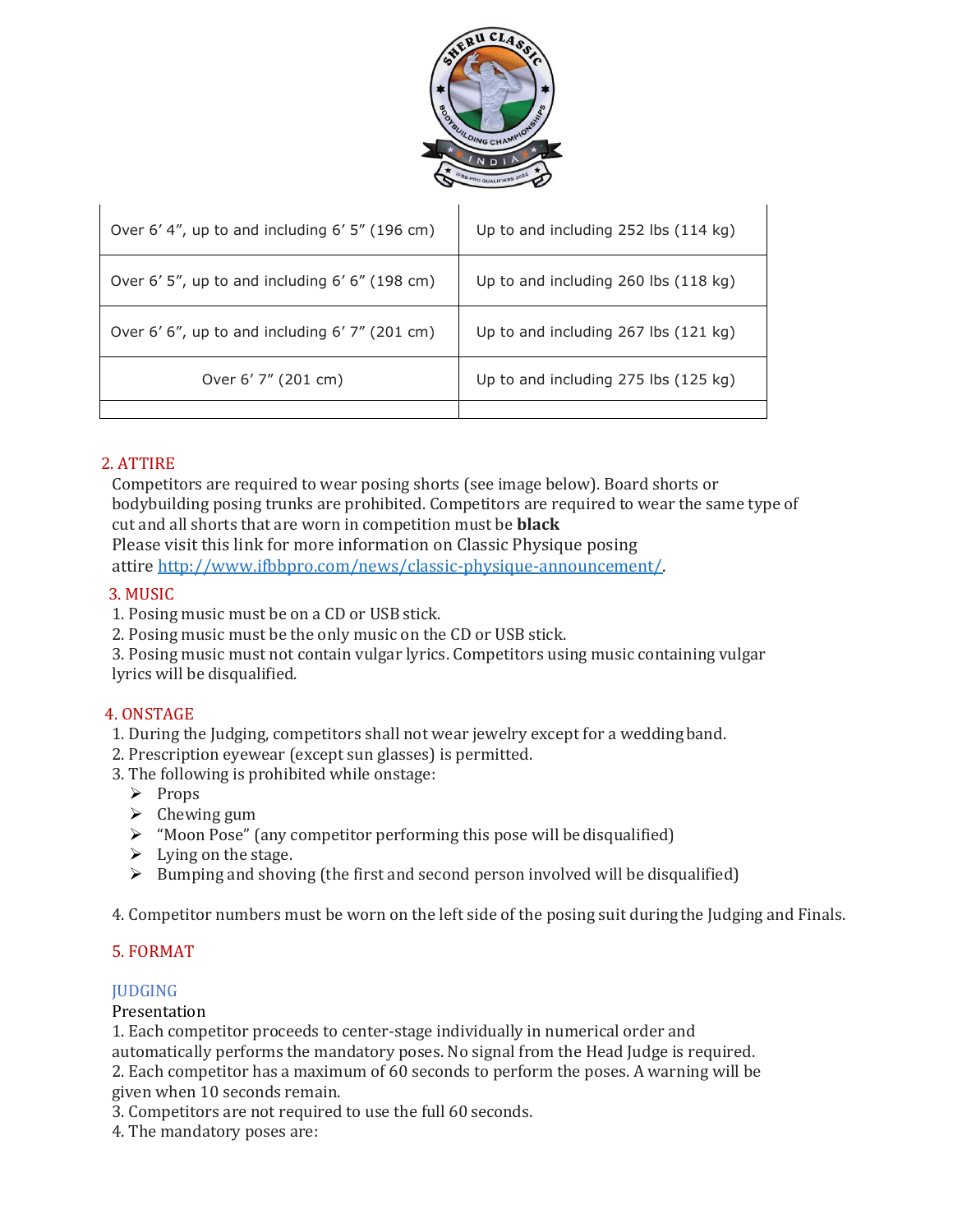

- Front Double Biceps
- $\triangleright$  Side Chest
- $\triangleright$  Back Double Biceps
- $\triangleright$  Abdominals and Thighs
- Favorite Classic Pose (no Most Muscular

## **COMPARISON**

1. The Head Judge will call the competitors, in small groups and in numerical order, to center stage to perform the quarter turns and mandatory poses.

2. In the call-outs, the Head Judge will direct specific competitors to perform the quarter turns and mandatory poses. Judges will have the opportunity tocompare competitors against each other.

\*Judges will score competitors according to the "total package", which is a balance of size, symmetry and muscularity.

## FINALS

## Routine

1. Competitors are called onstage individually in numerical order to perform a posing routine to music of the competitor's choice.

2. The length of the posing routine is a maximum of 60 seconds.

3. Depending on the number of competitors, the promoter and Head Judgemay decide

that only the top finalists shall perform their posing routine.

Confirmation (if necessary\*)

Competitors are called onstage and, under the direction of the Head Judge, are compared in groups while performing the mandatory poses.

\*The judging panel, at its sole discretion, reserves the right to re-judge using a Confirmation round. Posedown (overall title only)

The top finalists take part in a 60-second posedown.

## 6. SCORING

- 1. The Judging is scored 100%.
- 2. Ties are broken using the Relative Placement method